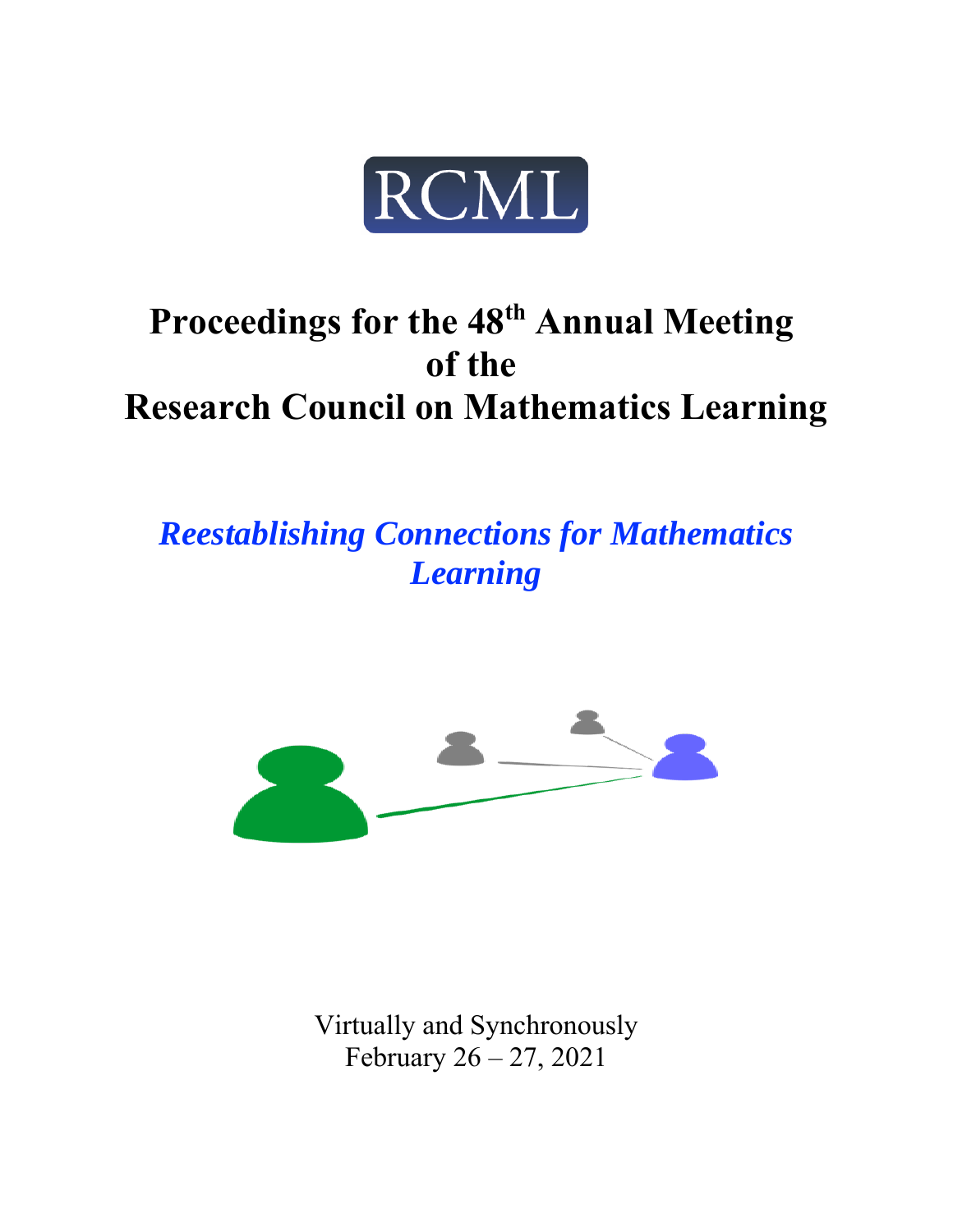#### **FOURTH-GRADE STUDENTS' SENSEMAKING OF WORD PROBLEMS**

 Bowling Green State Univ. Bowling Green State Univ. Bowling Green State Univ. gmatney@bgsu.edu bosticj@bgsu.edu foxmir@bgsu.edu

Gabriel Matney **Ionathan D. Bostic** Miranda Fox

 Toni Sondergeld Gregory Stone Drexel University Metriks Ameriqué tas365@drexel.edu gregory@metriks.com

*The purpose of this study was to investigate fourth-grade students' sensemaking of a word problem. Sensemaking occurs when students connect their understanding of a situation with existing knowledge. We investigated students' sensemaking about a word problem by comparing students' strategy use. Inductive analysis was used to find themes about student sensemaking. Students exhibited one of three levels of sensemaking. Some problem-solving strategies, as a result of students' sensemaking, led to a greater frequency of correct results.* 

Standards represent each states' expectations for what content should be taught. Many states have adopted some form of the Common Core State Standards for Mathematics (CCSSM; CCSSI, 2010). The CCSSM established real-life problem solving as something students should be engaged in throughout their K-12 education (CCSSI, 2010, p. 6, 7, 84). Furthermore, teachers should promote students' mathematical proficiency through providing opportunities for students to "make sense of problems and persevere in solving them" (CCSSI, 2010, p. 6). This study investigates fourth-grade students' sensemaking about a *multi-step situational word problem*, providing the mathematics education community with evidence about students' sensemaking in the Common Core Era.

# **Theoretical Frameworks: Problem-solving and Sensemaking**

This study is framed by notions of problem solving and sensemaking about situational word problems. Broadly speaking, problem solving "is what you do when you don't know what to do" (Sowder, 1985, p. 141). Verschaffel et al. (2000) describes a six-stage model of problem solving that includes (a) reading the problem, (b) creating a representation of the situation, (c) constructing a mathematical representation of the situation, (d) arriving at a result from employing a procedure on the representation, (e) interpreting the result in light of the situational representation [see (b)], and finally, (f) reporting the solution within the problem's context. In consideration of students' sensemaking, we utilize a framework for problems such that the word problems are (a) open, (b) developmentally complex, and (c) realistic tasks for an individual (Verschaffel et al., 1999). Open tasks can be solved using multiple developmentally appropriate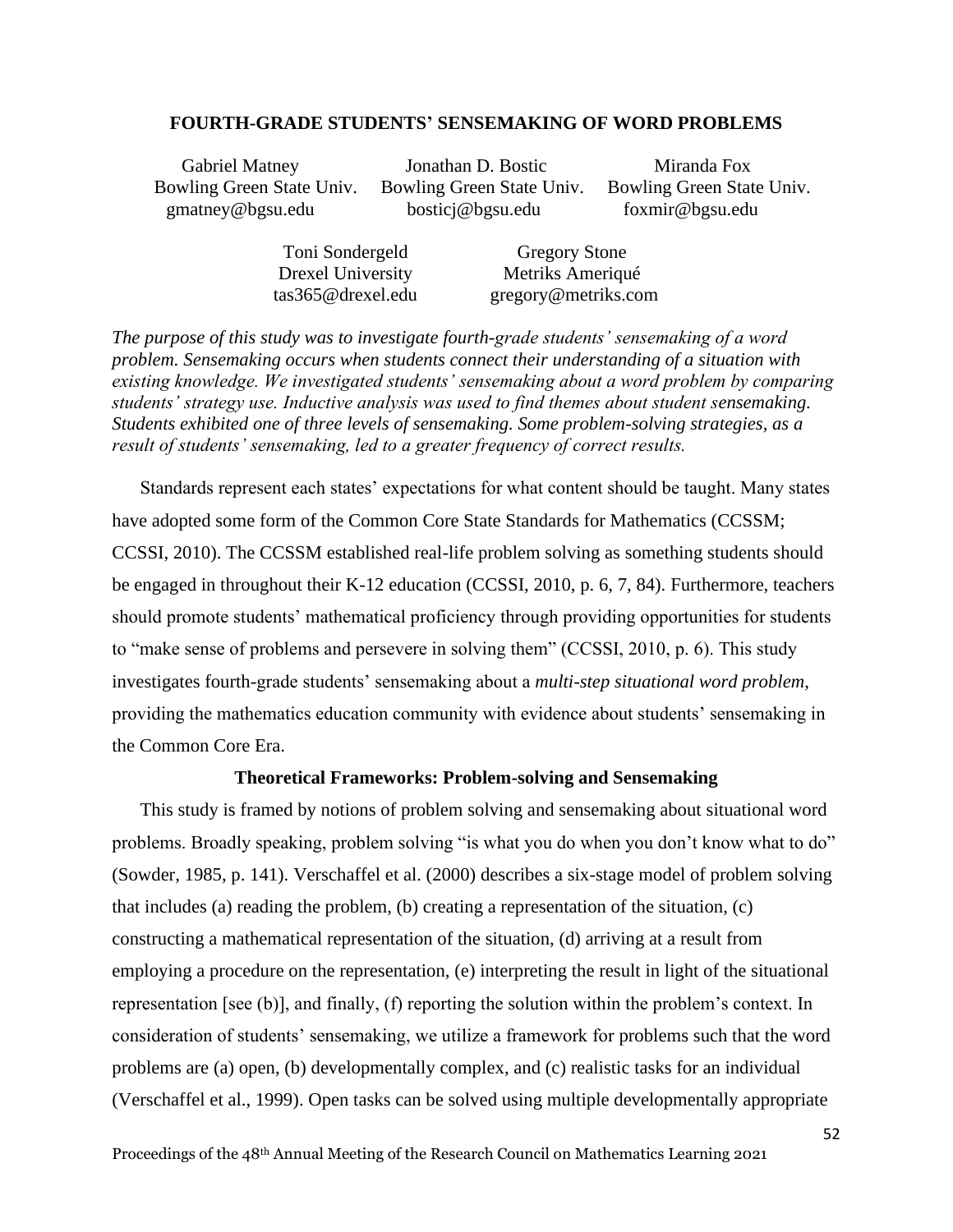strategies. Word problems therefore are mathematical tasks presented as text, which contain reallife situational background information (Verschaffel et al., 2000). We define strategy as the mathematical pathway an individual enacts while problem solving, which includes both representations and mathematical procedures (Goldin, 2002).

# **Sensemaking about Word Problems**

Sensemaking is when students develop an understanding of a situation or context by connecting it with existing knowledge (NCTM, 2009, p. 4). The way students make sense of problems can vary quite a bit due to cognitive, social, and environmental factors (Cifarelli & Cai, 2005). During problem solving, students need to make sense of the word problem by observing connections between the situation being presented and the mathematical representations and operations necessary for a solution (Verschaffel et al., 1999; Verschaffel et al., 2009). The word problem increases in sensemaking difficulty when the situation necessitates more than one operation, and the use of the result from the previous operation must be interpreted and used in the context of a different operation (Quintero, 1983). Sensemaking is essential for successful problem solving (Pape, 2004; Verschaffel et al., 2000). Development of sensemaking habits help students develop autonomy, relying on their own reasoning and resources to be more persistent while problem solving (Meuller et al., 2011; Yackel & Cobb, 1996), and ultimately foster productive dispositions as mathematically proficient problem solvers.

Sensemaking occurs at many steps in the problem-solving process (Verschaffel et al., 2009) and some have focused on students' work between the situation and mathematical stages as a way to explore sensemaking. For instance, Palm's (2008) qualitative study examining fifth-grade students' work indicated that students' engagement with realistic word problems increased the likelihood their problem solving ended with a correct solution to a problem. Similarly, Yee and Bostic (2014) also conducted a qualitative study examining secondary students' word problem solving and drew a conclusion that more successful problem solvers were flexible with their mathematical representations often using non-symbolic representations, compared to others who employed symbolic tools. Taken collectively, the literature provides ideas about students' problem solving but few take a critical look at students' work to explore their mathematical sensemaking of word problems. Hence, this study aims to fill a needed gap within the problemsolving literature.

## **Method**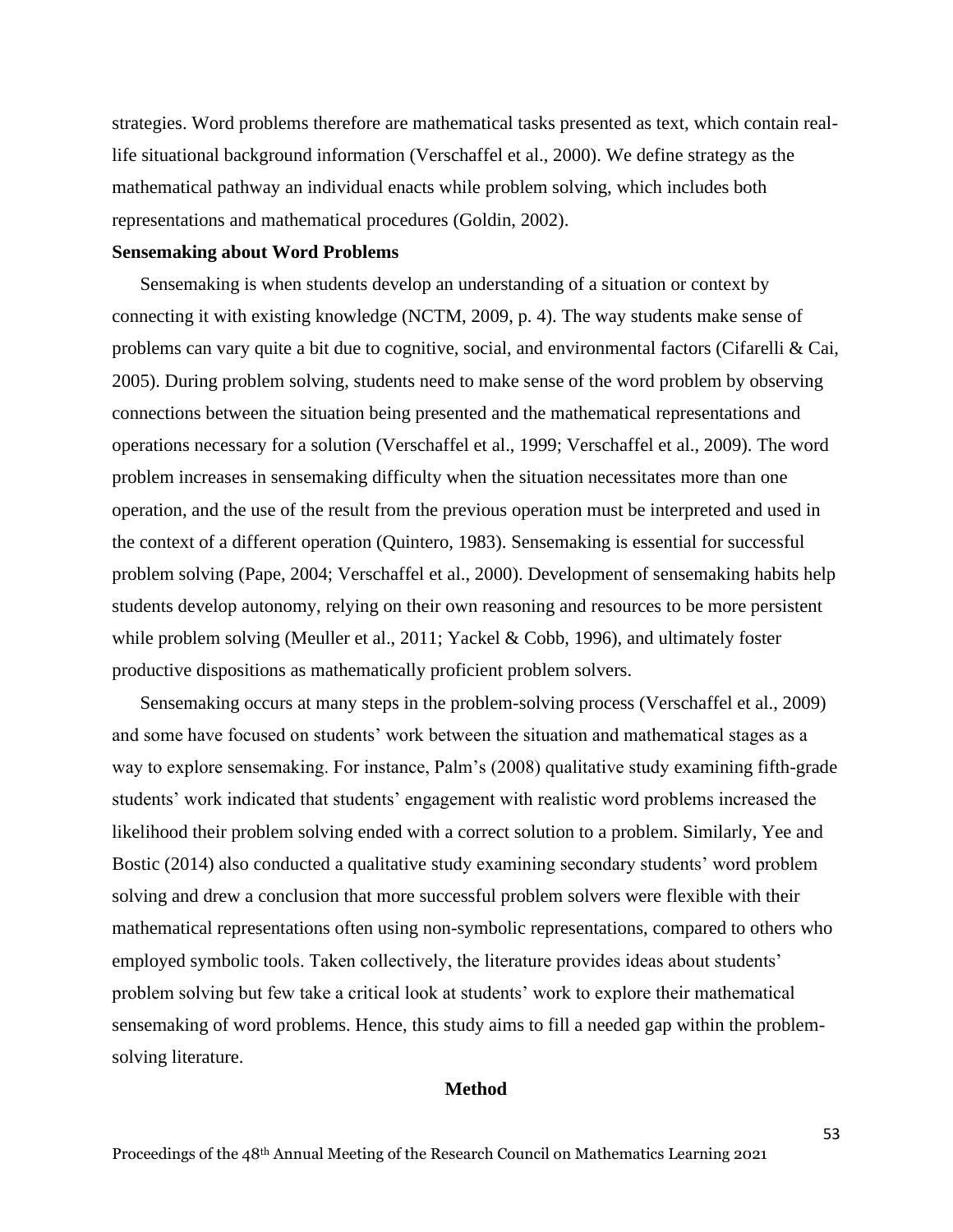## **The Fair Task**

This study stems from a broader grant-funded project aiming to develop problem-solving tests that align with the Common Core State Standards for Mathematics in grades 3-6. Each Problem-Solving Measure (PSM) is composed of 15 items addressing grade-level content. Validity evidence has been gathered for each test and led to a robust and valid score interpretation and use arguments (e.g., Bostic et al., 2019). In this study, we investigated students' sensemaking of one purposefully selected word problem from the PSM for grade 4. The Fair Task states, "Josephine sold tickets to the fair. She collected a total of \$1,302 from the tickets she sold. \$630 came from the adult ticket sales. Each adult ticket costs \$18. Each child ticket costs \$14. How many child tickets did she sell?" It incorporates multi-step thinking and addresses Operations and Algebraic Thinking (OA) standards. Specifically, students are expected to make sense of a mathematical difference and the number of groups within it. This task was selected because (a) it is of moderate psychometric difficulty for average-performing students, (b) multiple developmentally-appropriate strategies have been used to solve it, and (c) it is connected to standards that are linked with fostering algebraic understanding (Smith, 2014). Through the PSM validation process, the Fair Task was reviewed by mathematicians, mathematics educators, and mathematics teachers. Drawing upon the knowledge of these experts three key observations (KO) to successfully solve the Fair Task were generated. These KOs are tied to sensemaking of various parts within the word problem. (KO1) The difference between \$1,302 and \$630 is the dollar amount brought in by selling child tickets. This value is \$672. (KO2) Each child's ticket is \$14. There is some number of groups of 14 that represent the number of child tickets sold. (KO3) The number of groups of 14 within the unit of 672 indicates the number of child tickets sold. We drew upon these KOs to explore two research questions. (RQ1) How do students draw upon sensemaking while solving the Fair Task? (RQ2) What mathematical strategies did students use while problem solving and how were those strategies related to students' successful problem solving on the Fair Task?

# **Participants and Setting**

In total, 280 fourth-grade participants were included in the study. They came from a rural and a suburban school district located in a Midwest state that adopted the CCSSM. The PSM4 was administered near the end of the academic year in paper-and-pencil format. PSM4 administration followed the same practice as usual. Students solved problems individually, in a quiet classroom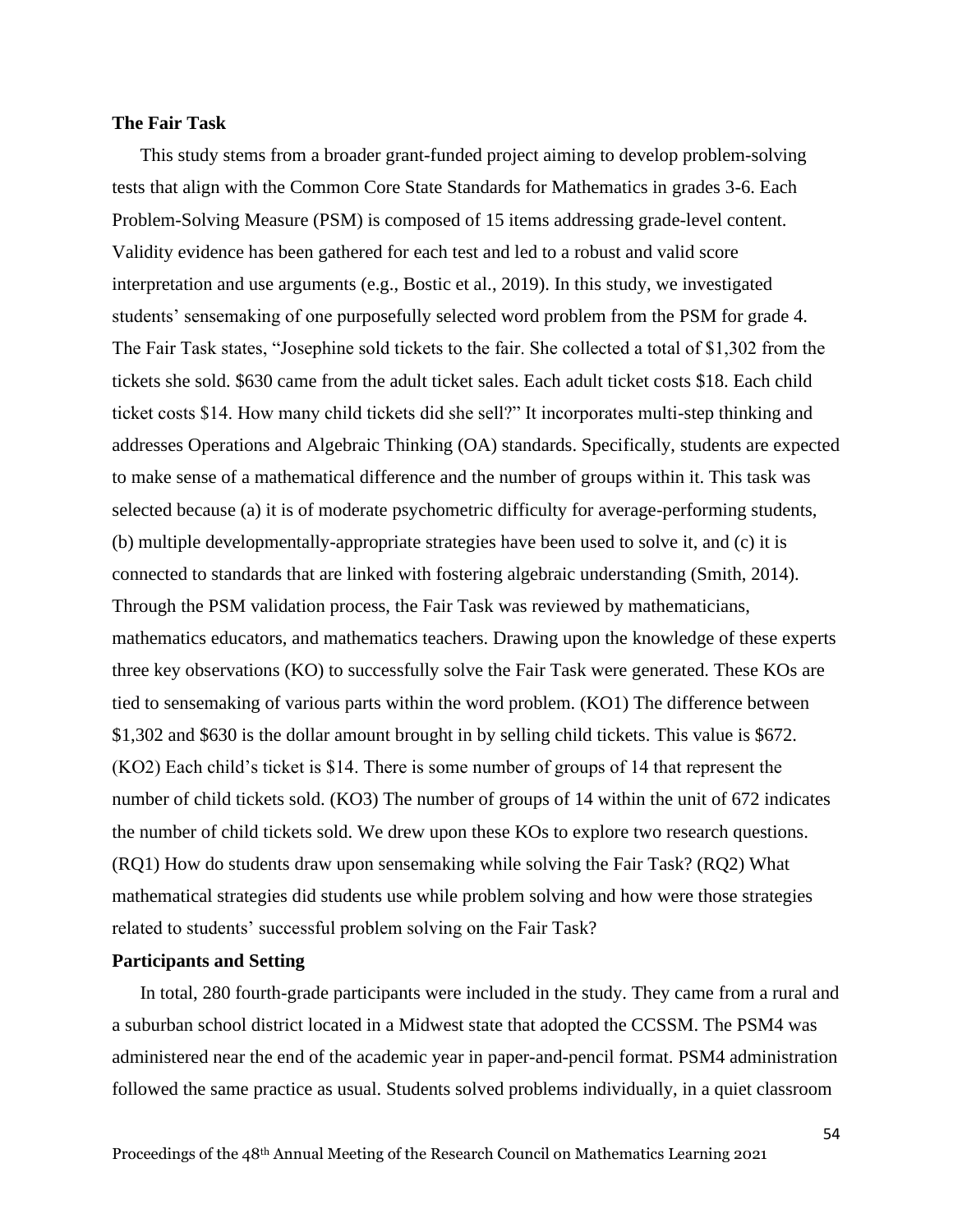setting monitored by the researchers and a classroom teacher. They did not use calculators, had up to 120 minutes for test administration, and were encouraged to write, draw, and represent their ideas on the testing paper. Any students named in this proceeding are pseudonyms.

#### **Data Collection and Data Analysis**

Participants solved the Fair Task and expressed their strategy use and result from problem solving in writing. The written work on the Fair Task was reviewed by a team of three researchers. This largely qualitative study of students' written mathematical work on the Fair Task used inductive analysis (Hatch, 2002) to generate themes about students' sensemaking. The coding process of analysis had multiple steps. Three researchers read the solutions of all 280 students. The frame for the analysis was evidence of student mathematical sensemaking of the problem related to the three key observations for the Fair Task. Researchers looked for sensemaking as evidenced by student work conveying understanding of the connection between the Fair Task context and students' mathematical strategies for solving the problem at hand. The researchers identified salient domains, clusters of strategy types, and gave them a code. Each researcher took a specific domain and reread all of the students' solutions to decide if the domains were supported by the data. Discrepancies were shared with the research team and discussed for consensus. This completed analysis for RQ1. The authors created written paragraphs and graphic maps to describe each domain. The completed domains were analyzed, within and across, for patterns involving students' solution strategies for the Fair Task. When patterns among student strategies were found, further analysis on the participants work exhibiting those patterns was conducted to determine the level of success among the strategies used. This completed the analysis for RQ2. Data excerpts to support the patterns are shared.

#### **Findings**

## **RQ1: Sensemaking of the Fair Task**

Inductive analysis revealed three qualitatively different levels of student sensemaking. These domains were labelled as: robust evidence of sensemaking, partial evidence of sensemaking, and no evidence of sensemaking. *Robust evidence of sensemaking* about the Fair Task indicated attention to all three key observations necessary to solve the problem. Seventy-nine of the 280 students (28%) in our sample provided evidence that they made sense of the key observations and enacted 14 unique mathematical strategies to derive an answer. While strategies varied among the 79 students, 50 students arrived at the correct answer. The remaining 29 students had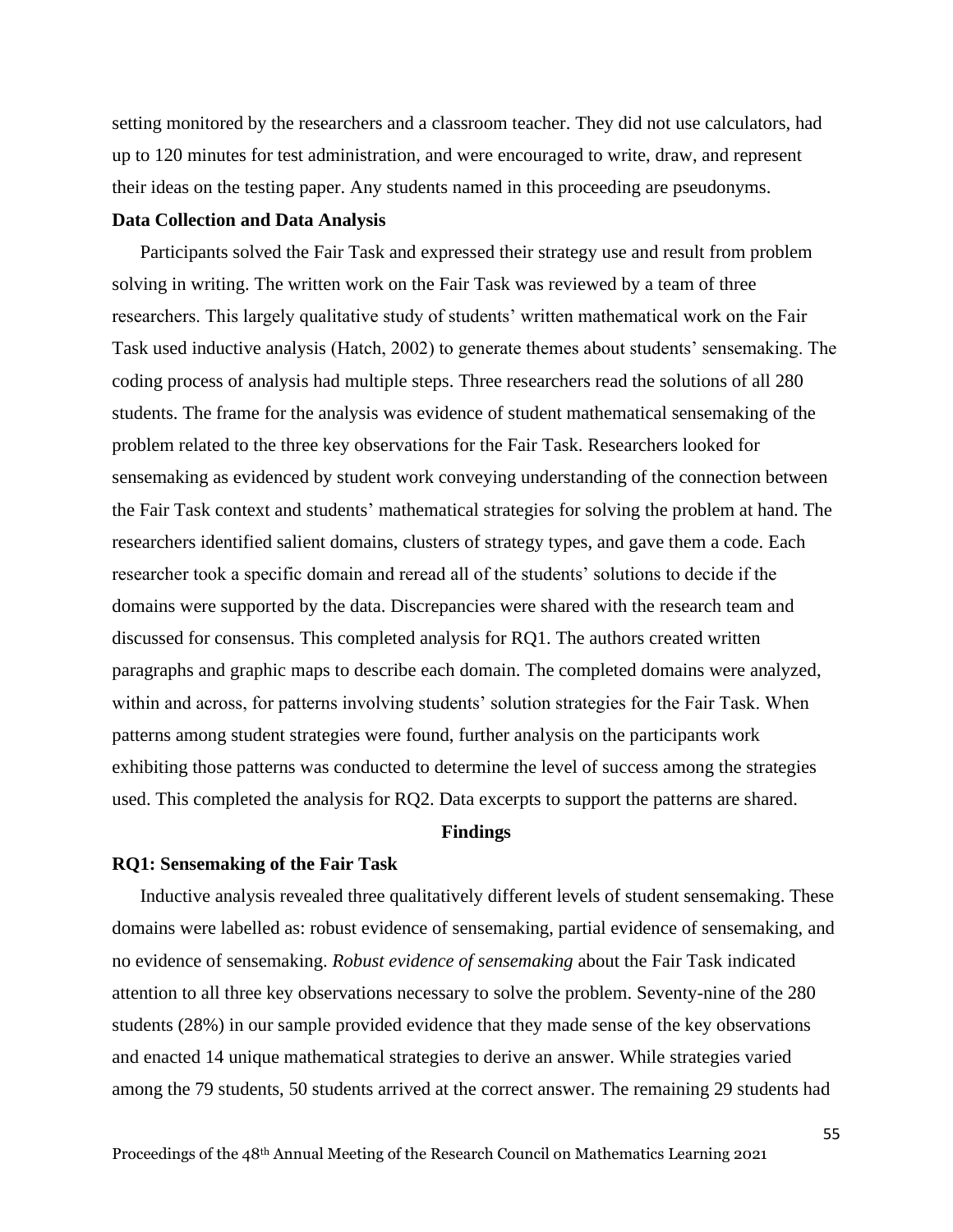evidence of their sensemaking about all three KOs, but didn't arrive at the solution due to a minor arithmetic error. This suggests that generally speaking, students who made sense of the difference, the number of groups, and the number of groups within the appropriate difference, arrived at the appropriate solution. Figure 1 offers four samples of student work evidencing robust sensemaking through different strategies.

# **Figure 1**





*Note*. Student work samples of different strategies for robust and partial sensemaking of the Key Observations needed to solve the Fair Task.

Some students in our sample demonstrated *partial evidence of sensemaking* about the Fair Task through their attention to mathematical work for KO1, KO2, or both KO1 and KO2, but did not provide evidence for KO3. One hundred fifteen of the 280 students (41%) provided evidence that they made sense of either the difference, the number of groups of 14, or both. However, these students were unable to demonstrate evidence of their understanding for KO3. This is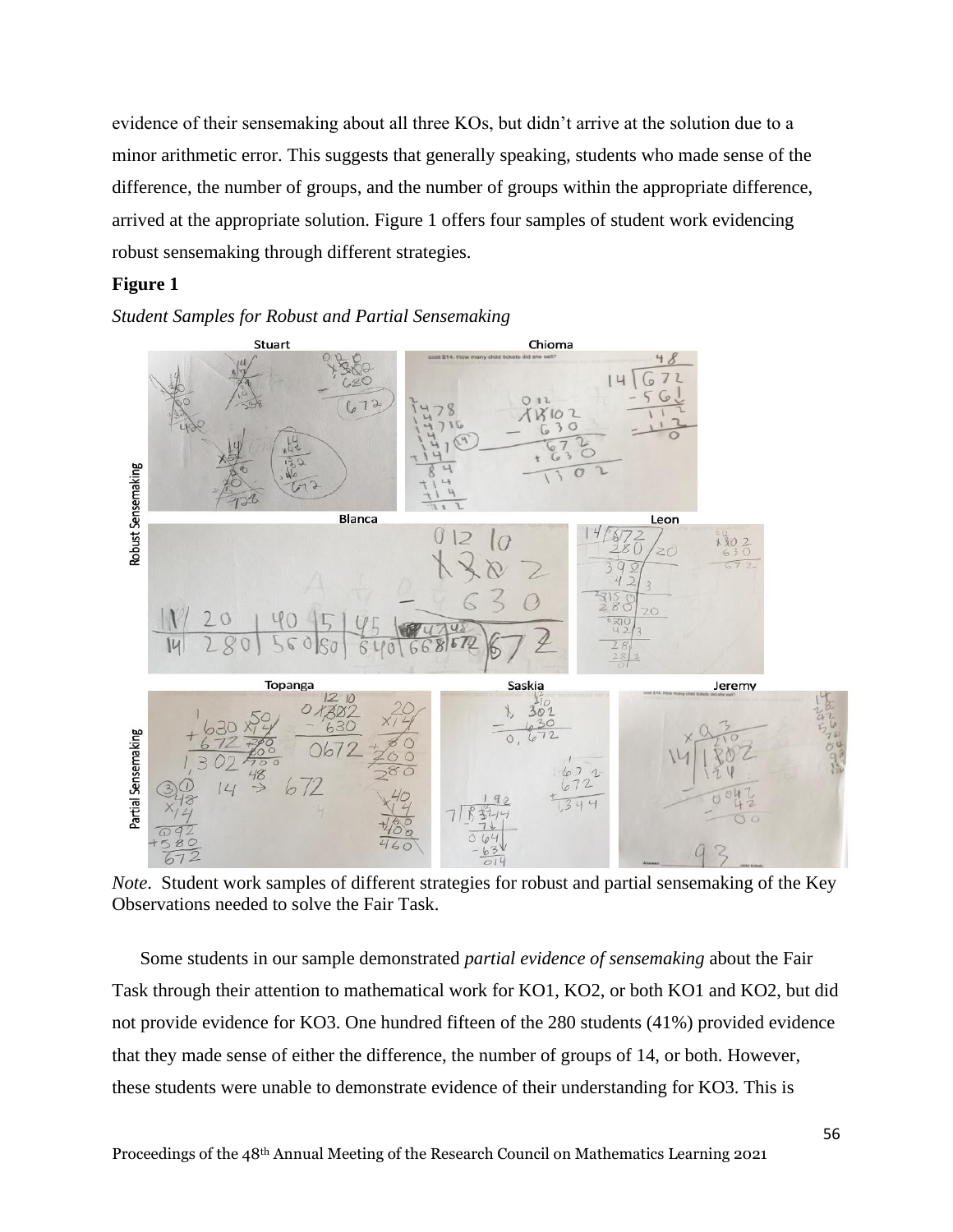depicted in the examples in Figure 1. The students in this domain exhibited eight mathematically different strategies.

Students' work lacking evidence for any of the three key observations were classified as *no evidence of sensemaking*. Eighty-six of the 280 students (31%) provided no evidence that they had made sense of any of the three key observations. Broadly speaking, students in this domain either enacted strategies that did not lead to a correct solution of the Fair Task or gave no evidence of how they arrived at their solution.

#### *RQ2: Strategic Choices for Finding the Difference (KO1)*

As students made sense of KO1 involving the difference between 1302 and 630, they had representational and operational choices to make. Three strategies were identified: (a) Standard Algorithm, which involves a symbolic representation to perform vertical subtraction (b) Adding Up, which involves a symbolic representation of adding up from 630 to arrive at 1302; and (c) Number Line, which involves a pictorial representation of adding up from 630 to arrive at 1302 using a number line. Standard Algorithm was the most prevalent strategy among students as it was used by 159 of 174 students who attended to KO1. Adding Up from 630, a much less prevalent strategy than Standard Algorithm, was used by 14 of 174 students who attended to KO1. Number Line was only used by one student.

## *RQ2: Strategic Choices for Finding the Number of Groups (KO2)*

Students used a variety of methods to find the number of groups of 14 to represent the number of child tickets sold (KO2). Students used both number-based and digit-based operational procedures. The number-based operational procedures that students used included the following: repeated subtraction and multiplication, multiplication using the standard multiplication algorithm or the box method, partial quotients using a traditional or nontraditional setup, and compensation. The digit-based operational procedures that students used included the standard algorithm for division alone or in combination with repeated subtraction, addition, and/or multiplication. Table 1 shows the number of participants in each group including the number of participants who found the correct number of groups of 14 that go into 672. The evidence indicates that students who engaged in the Fair Task were most successful with finding the number of groups when using multiplication. Students were equally likely to be successful when using the standard algorithm and partial quotients to do traditional division and students were only successful 11% of the time when using repeating addition and subtraction.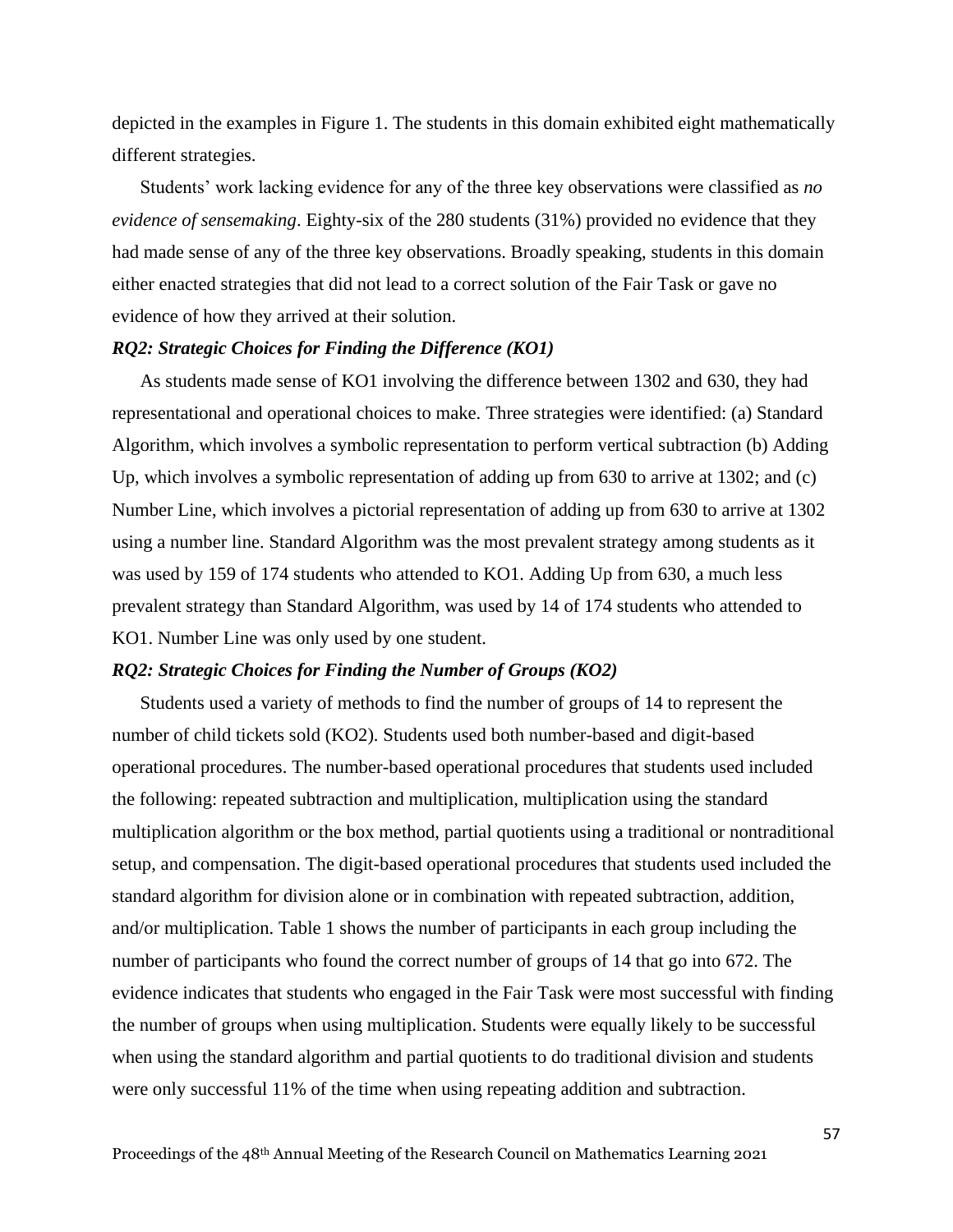# **Table 1**

| <b>Strategy</b>                              | <b>Number Based</b><br>or Digit Based | Total<br><b>Participants</b> | <b>Number of participants</b><br>with correct computation | Percentage |
|----------------------------------------------|---------------------------------------|------------------------------|-----------------------------------------------------------|------------|
| <b>Repeated addition</b><br>and subtraction  | <b>Number Based</b>                   | 9                            |                                                           | 11.11%     |
| <b>Multiplication</b>                        | <b>Number Based</b>                   | 10                           | 10                                                        | 100%       |
| <b>Standard Division</b><br><b>Algorithm</b> | Digit Based                           | 39                           | 26                                                        | 66.67%     |
| <b>Partial quotients</b>                     | <b>Number Based</b>                   | 20                           | $\overline{12}$                                           | 60%        |

*Student Strategies Attending to Key Observation 2*

#### **Summary of Findings**

The number of different strategic choices made by students demonstrated the open nature of the Fair Task. The various strategies illuminate differences in students' sensemaking and response to multi-step word problems. Out of the 174 students who gave evidence for making sense of KO1, 159 of them used the standard algorithm for subtraction, including all of the students who showed robust evidence of sensemaking. In contrast, KO2 opens up the pathway for division to be used as the students need to find the number of groups of 14 that go into 672. However, the students in this study used all four operations to make sense of and solve KO2. Students' strategies when sensemaking about KO2 showed that many understood they were able to use properties of operations and the relationships between the operations in their quest to find the number of groups. However, there were differences in the rates of success among the strategies as only two-thirds of the students using algorithmic processes for division proceeded to get the correct answer while 100% of the students using multiplication methods to arrive at the number of groups of 14 arrived at the correct answer. Lastly, only 28% of all students were able to demonstrate sensemaking about the connection between KO1 and KO2 and this greatly restricted the number of students who could successfully solve the problem.

#### **Connections to Literature**

The findings here support and extend the current sensemaking literature by examining students' sensemaking in each key observation of a multi-step word problem. Students struggled the most with KO3 (difference and number of groups of 14), which required them to makes sense how the two mathematical ideas connected. This supports Quintero's (1983) assertion about word problems difficulty and Pape's (2004) conclusion that sensemaking is essential for successful problem solving. This study also extends the problem-solving literature (e.g., Palm,